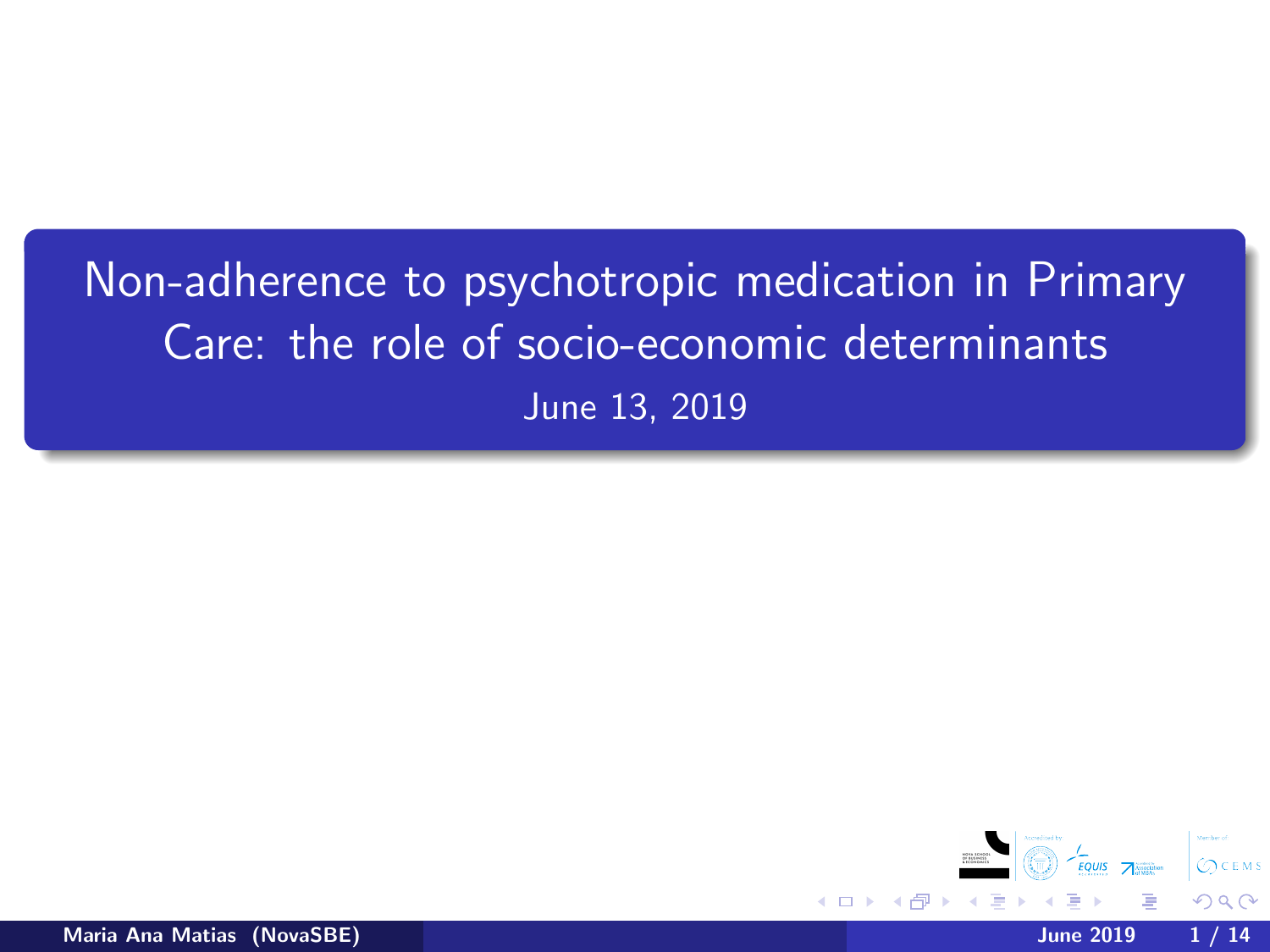Failure to enter a treatment program, premature termination of therapy and incomplete implementation of instructions (including prescriptions) (Nosé et al., 2003)

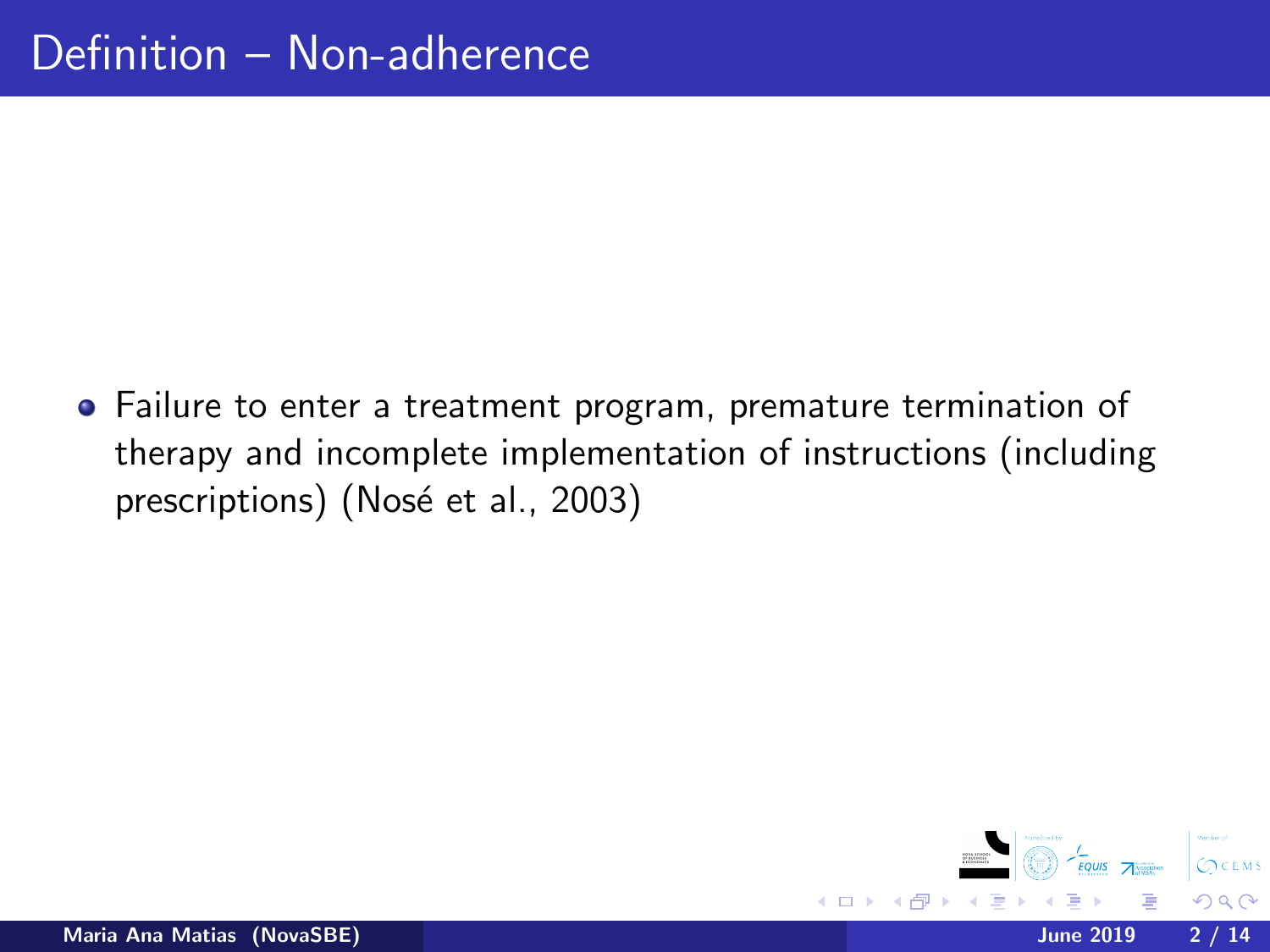- Treatment non-adherence is relevant issue: estimated to cost the US health care system between \$100 to \$289 billion annually (Task Force for Compliance, 1994)
- Non-adherence is associated with:
	- Increase treatment costs: relapses, poor outcomes
	- Increase economic costs: higher LOS, rehospitalisations, absenteeism/reduced productivity at work, morbidity and mortality costs

**∢ ロ ▶ ( 印** 

/\_<br>equis <del>Д</del>аден ⊙сем.  $-990$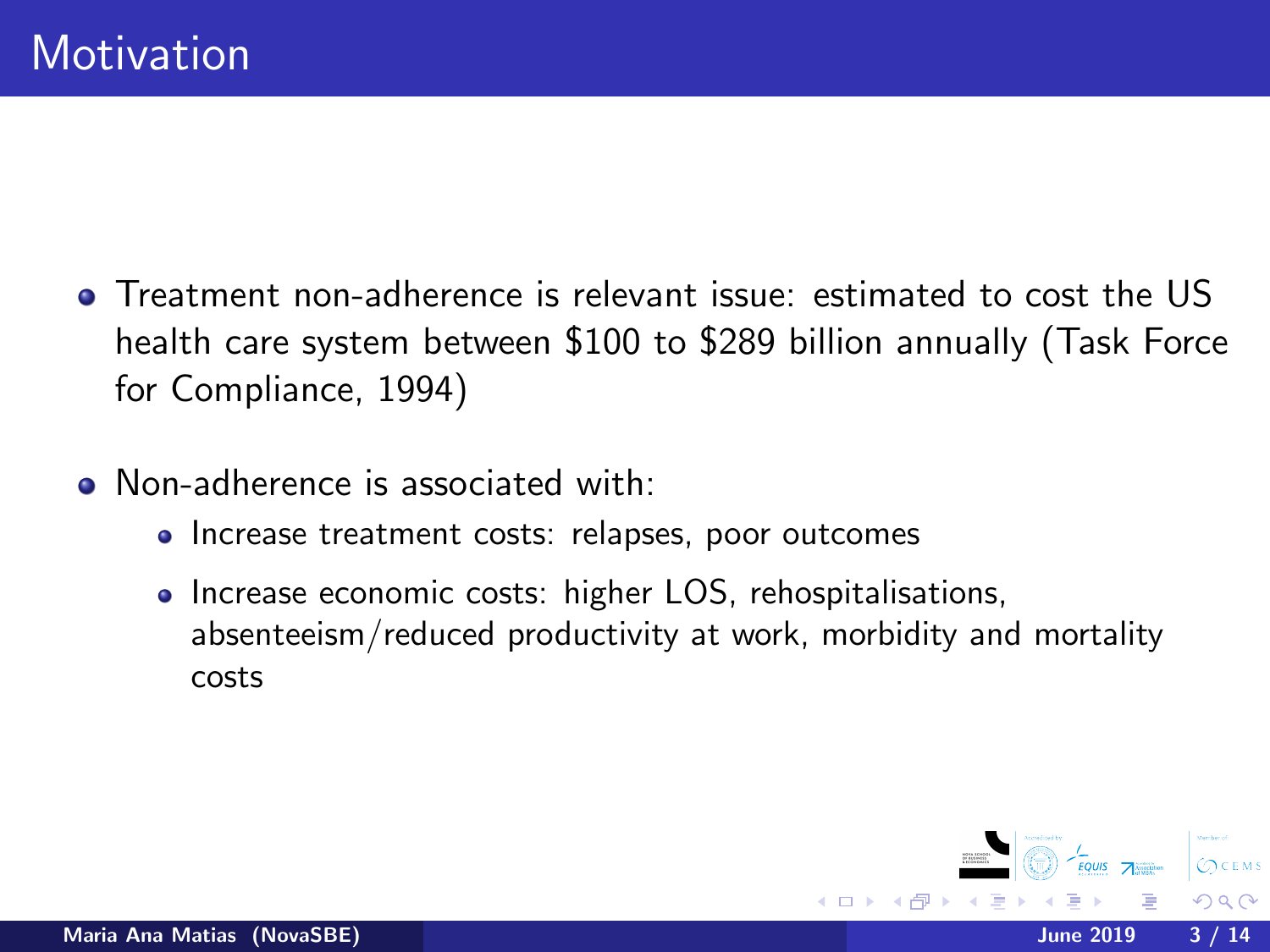- Psychotropic drugs play a central role in the treatment of mental health disorders
- Treatment non-adherence: 20-50% in general population vs 70-80% schizophrenia and psychotic disorders:
	- Lack of insight of the disease, namely in patients with serious mental illness (SMI)
	- **•** Frequency of treatment-related side-effects
- Annual adjusted cost of non-adherence per mental health patient: \$3,252 and \$19,363 (Cutler et al., 2018)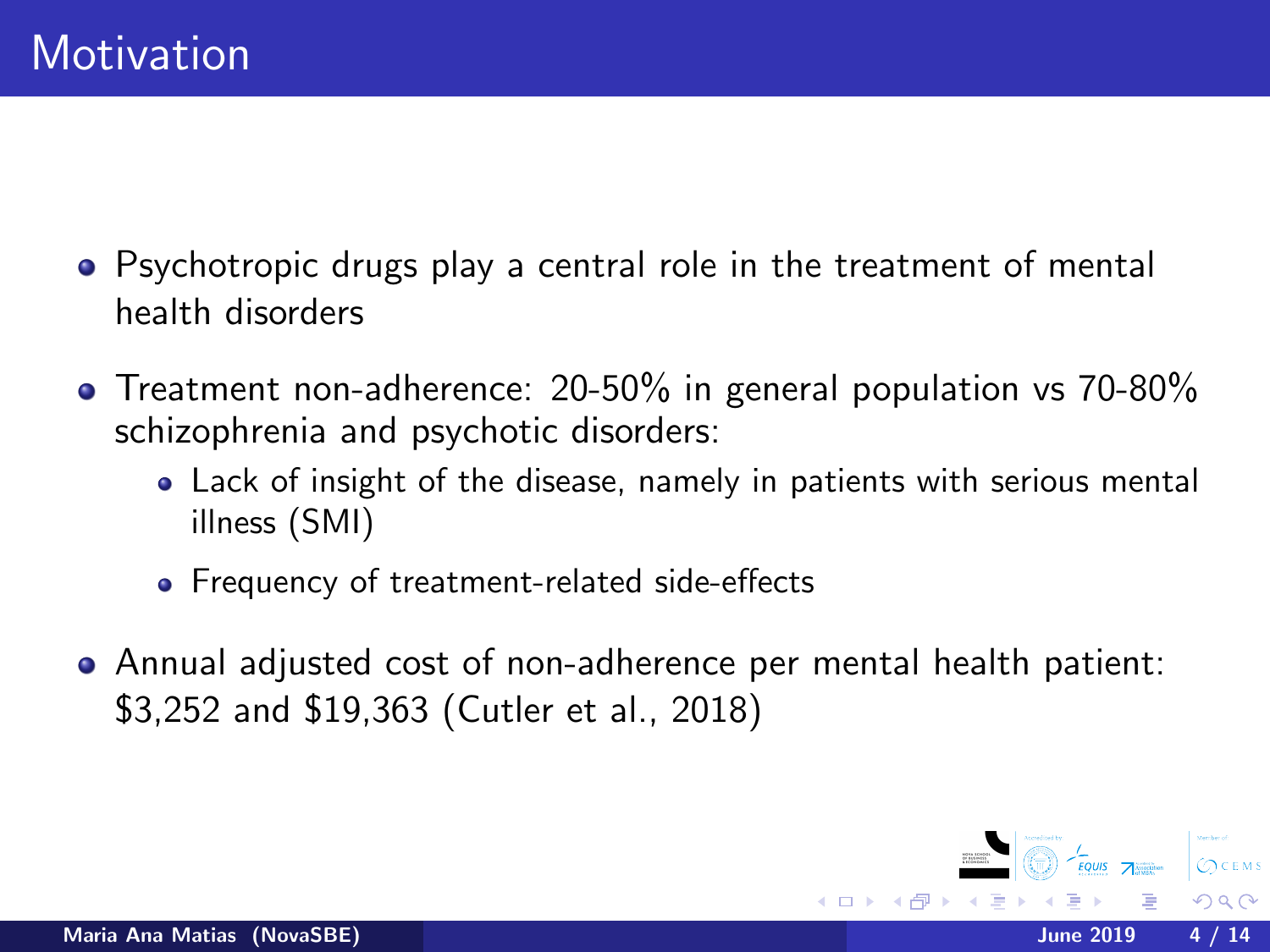- What is the percentage of the Portuguese population who do not adhere to psychotropic medication, in primary care?
- What are the socio-economic determinants that may explain non-adherence?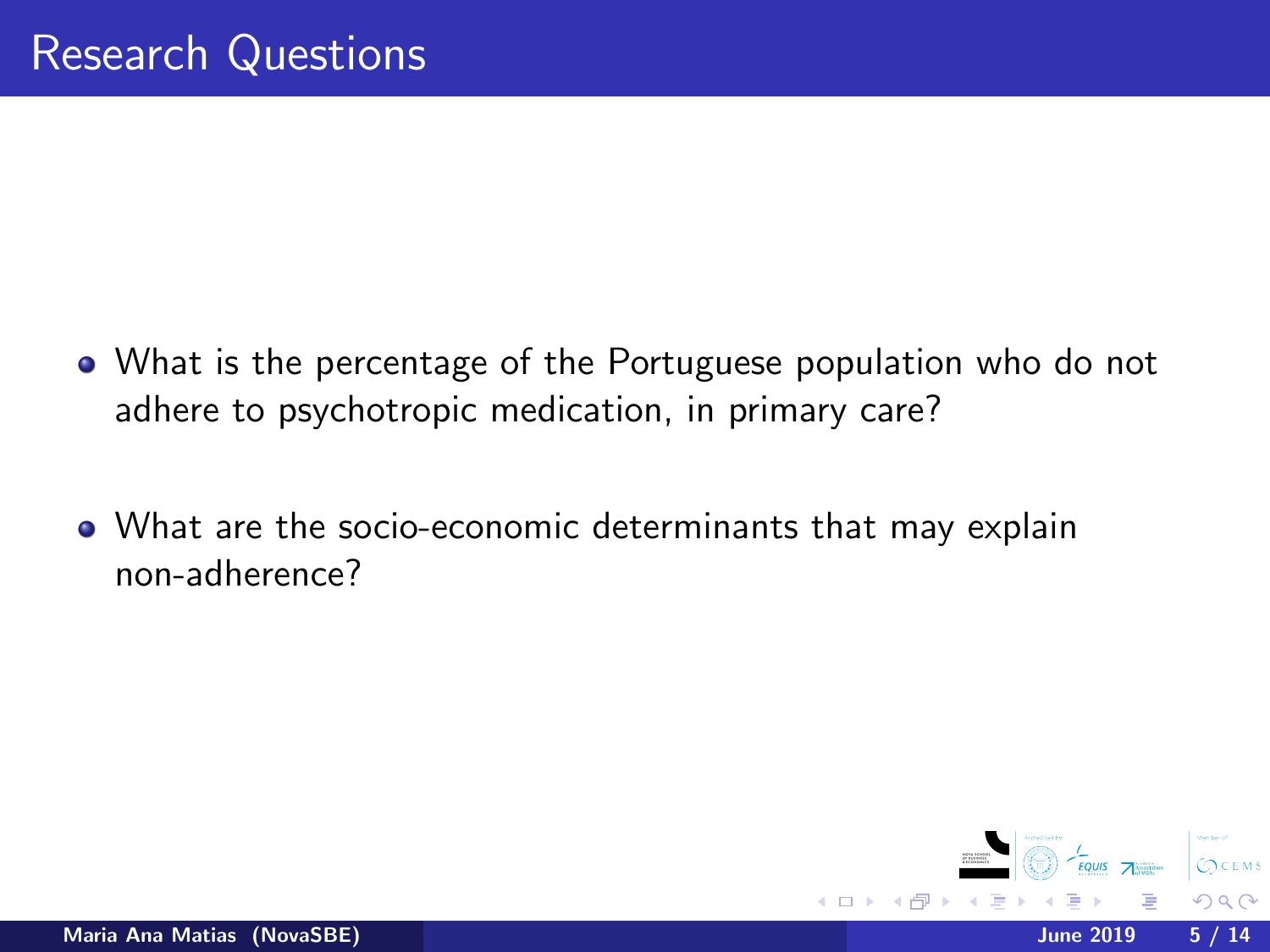## Why Portugal? Why Primary Care?

- Why Portugal?
	- $\bullet$  It has the second highest prevalence of psychiatric disorders (22.9%) among other European countries (Almeida et al., 2013)
	- Due to the financial crisis of 2008:
		- Prevalence of mental health disorders increased (Almeida et al., 2016)
		- Socio-economic conditions deteriorated (Pedroso, 2014)
- Why Primary Care?
	- Higher percentage of patients are diagnosed/treated in primary care  $(23.7%)$  when compared to secondary care  $(17.4%)$  (Almeida et al., 2013)
	- When patients are treated on an outpatient basis, they usually visit their primary care doctor who also can prescribe psychotropic drugs

**EQUIS ZEEL OCEMS**  $\equiv$   $\Omega$ 

メロメ (倒) メミン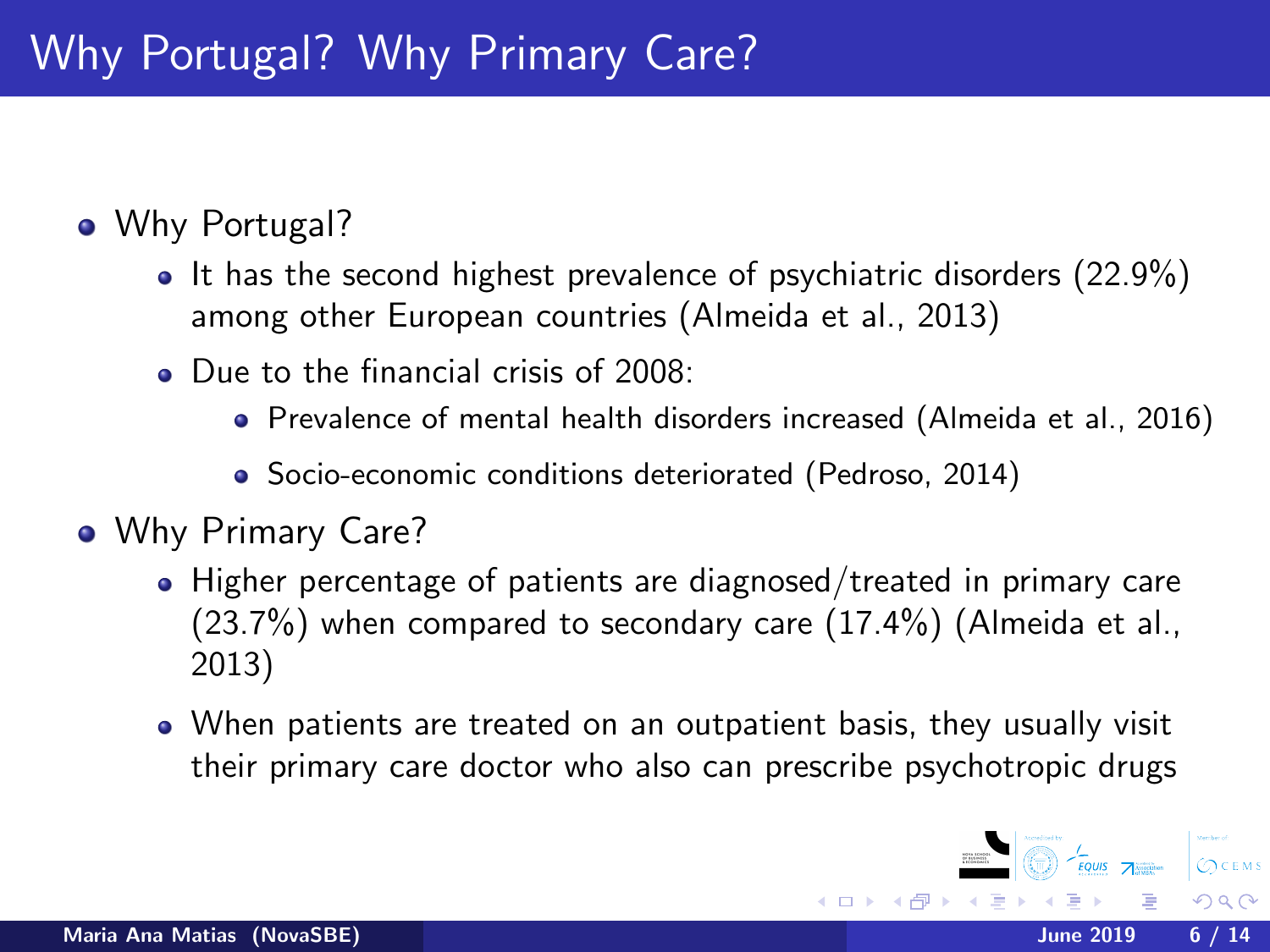## Dataset and Approach

#### Dataset:

- All prescriptions and dispensed psychotropic drugs for each Health Centres belonging to the Center Region of Portugal (17% of all Portuguese population)  $-77$  municipalities
- Period analysis: 2009-2015
- Patients' information: age, municipality of residence
- Approach:
	- Definition of treatment non-adherence patients who do not buy the prescribed medication (Primary non-adherence)
	- Merge socio-economic variables according to patients' municipality of residence: unemployment rate, mean wage,  $\#$  of doctors per 10,000 inhab., pharmacies index (per thousands), % of welfare recipients

 $\frac{L}{10000}$   $\frac{L}{20000}$   $\frac{L}{20000}$   $\frac{L}{20000}$  $= 990$ 

**K ロ ⊁ K 伊 ⊁ K ミ ≯** 

Analysis performed at municipality level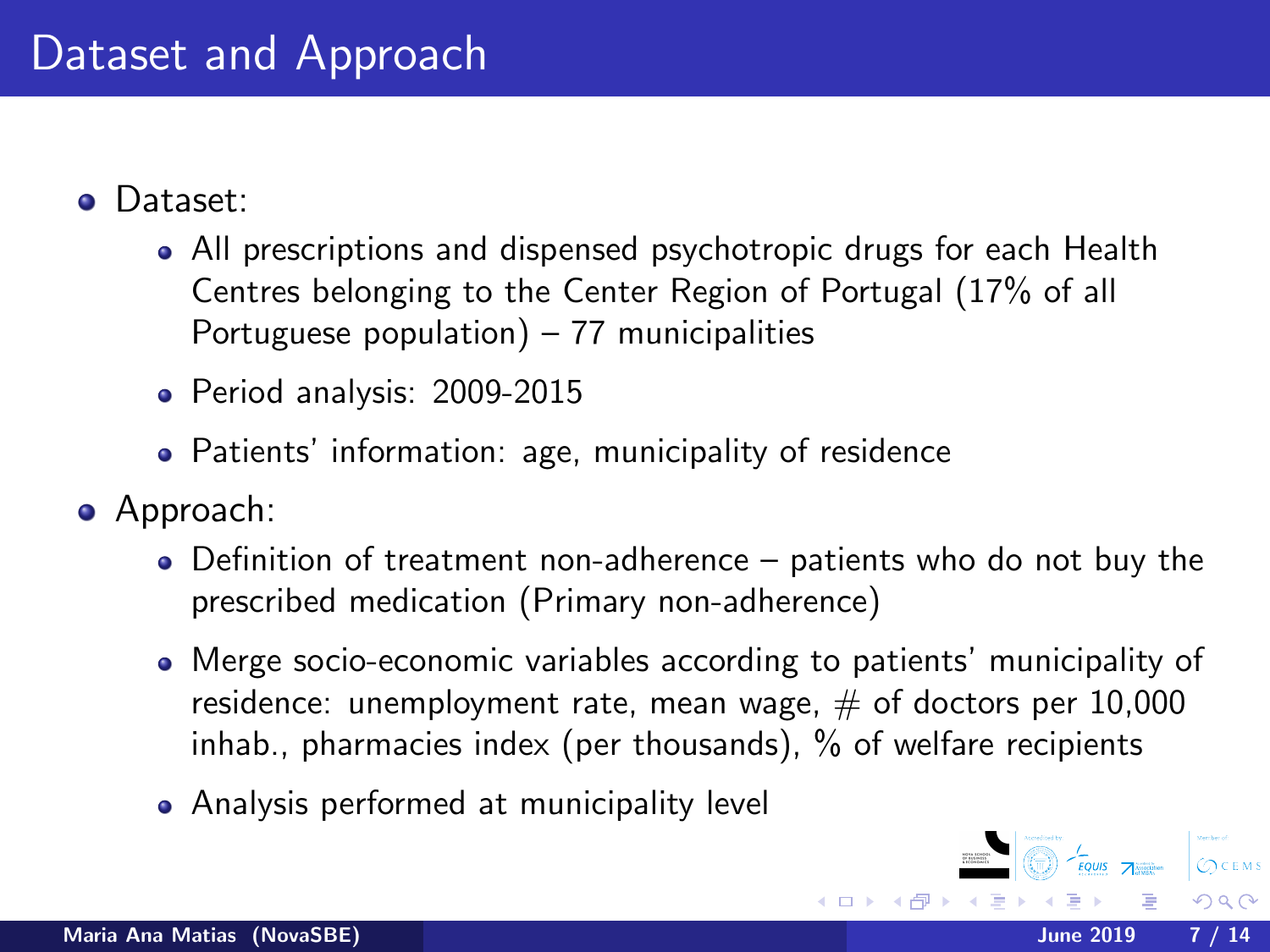### Descriptive statistics

- Total number of patients: 782,316
- 72.6% of patients who were prescribed with psychotropic medication are women
- Total number of prescriptions: 13 million
- Anxiolytics (37.7%) and Antidepressants (27.8%) were the most prescribed medications

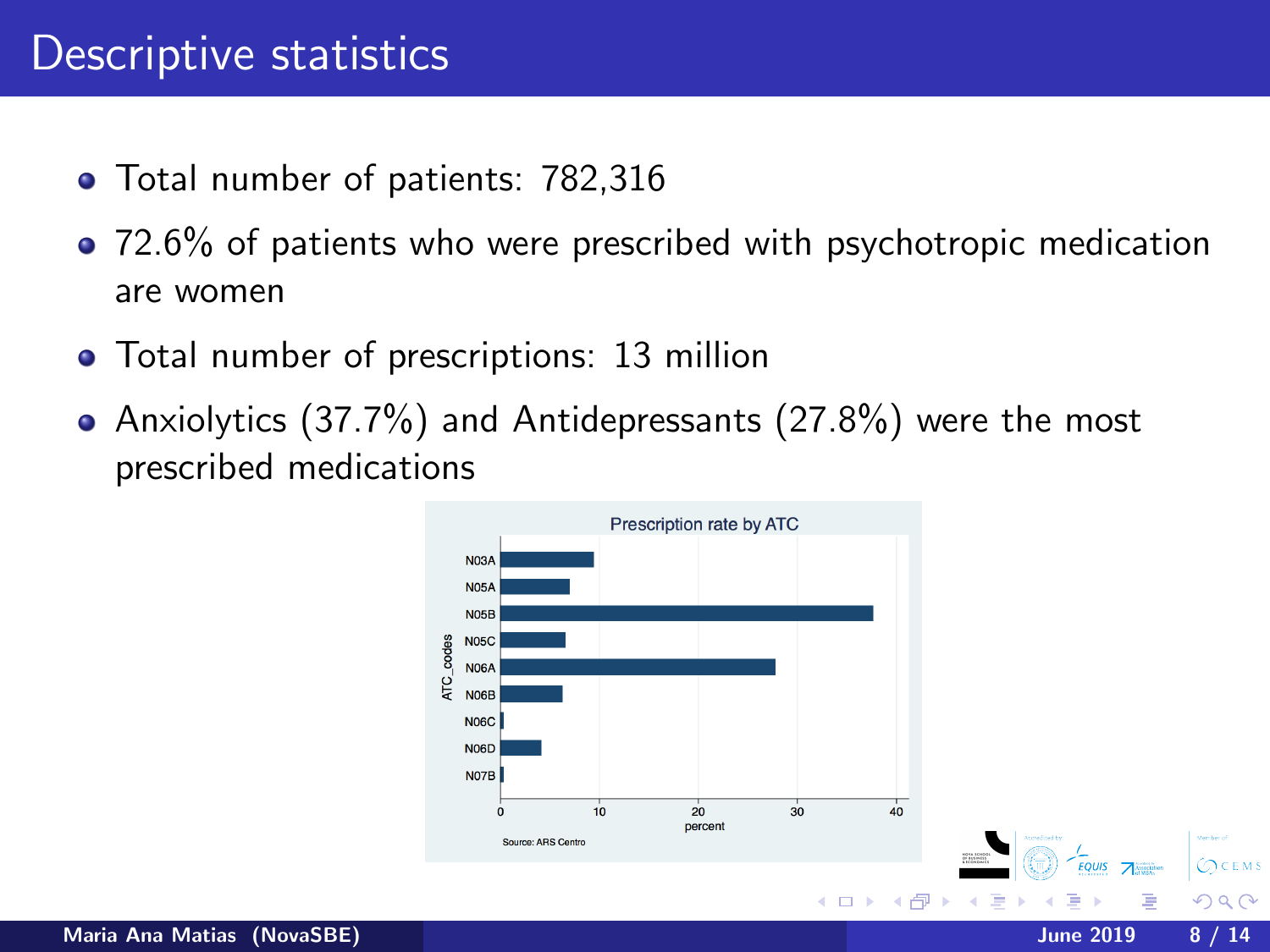## Descriptive statistics





- Non-adherence rate is much higher in 2013 in all municipalities when compared to remaining years
- AHS and antidepressants have the highest non-adherence rate (19.9% and 22.5%, respectively)

4 0 8

COCEMS  $QQ$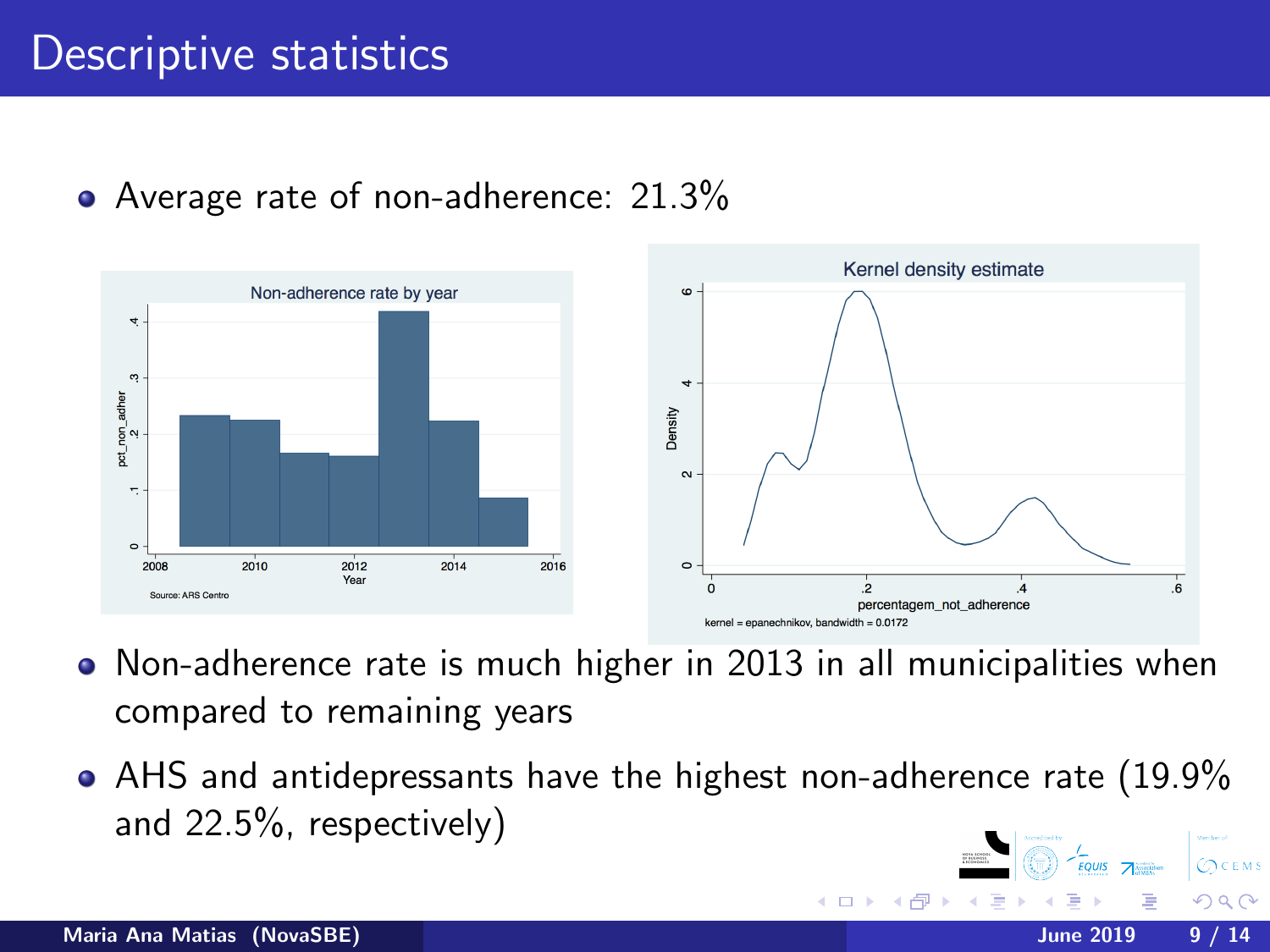- What are the socio-economics determinants that might explain this result?
- **Estimate the following equation using fractional probit model,** controlling for unobserved heterogeneity:

$$
n\_adher_{jt} = \alpha_0 + \alpha_1 \text{unemp\_rate}_{jt} + \alpha_2 \text{num\_physic}_{jt}
$$

$$
+ \alpha_3 \text{pharm\_index}_{jt} + \alpha_4 \text{avg\_wage}_{jt} + \alpha_5 \text{pct\_rs}_{jt}
$$

$$
+ \alpha_6 \text{avg\_age}_{jt} + \alpha_7 \zeta_j + \epsilon_{jt}
$$

Осем.  $QQ$ 

where,

- $\bullet$  *j* indexes municipality
- $\bullet$  t indexes year
- $\circ$   $\zeta_i$  vector of time averages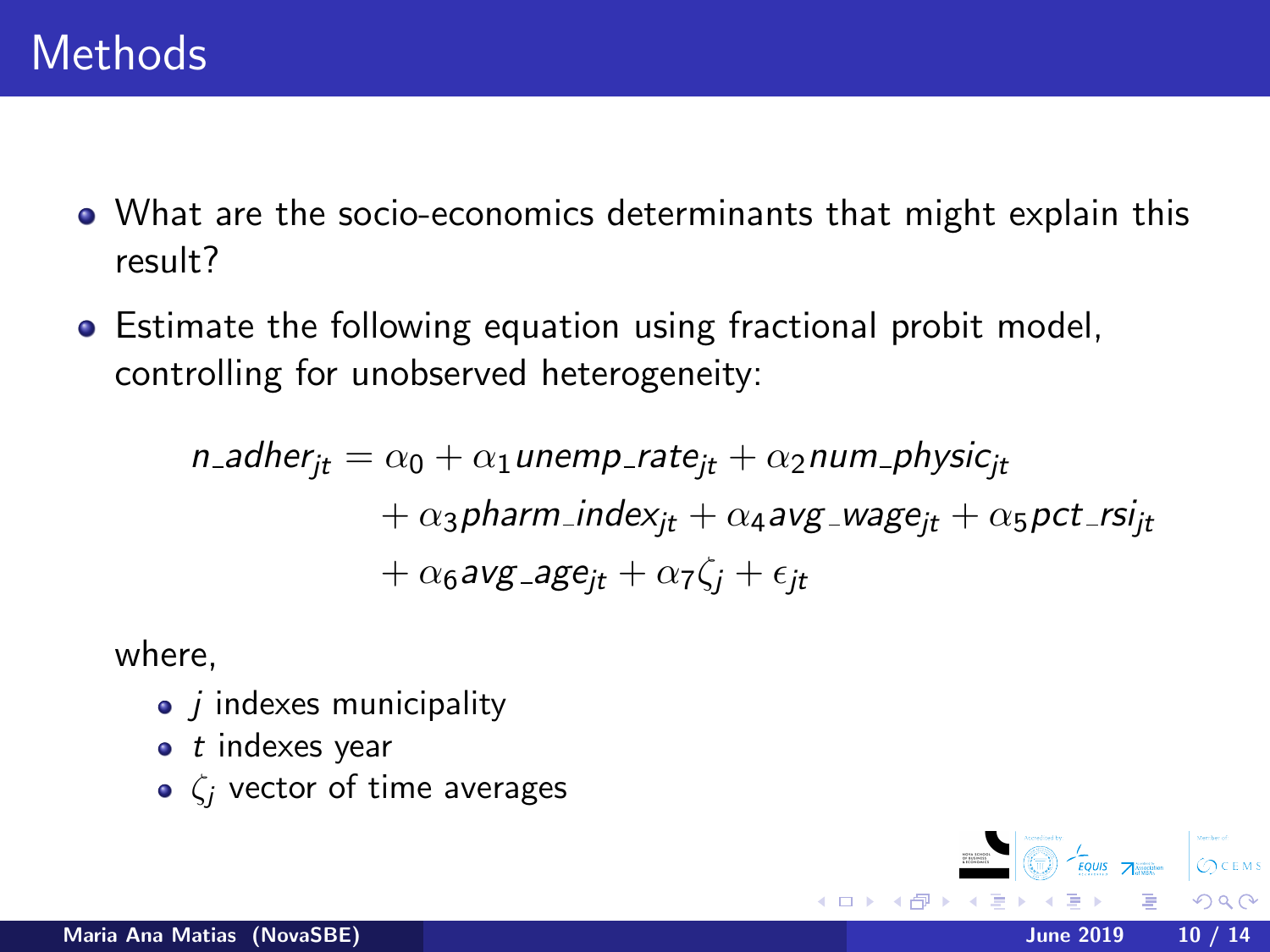|                | Coefficients | <b>APEs</b> |
|----------------|--------------|-------------|
| unemp_rate     | $0.038***$   | 0.011       |
| pct_rsi        | $0.053***$   | 0.015       |
| num_physic     | $-0.02***$   | $-0.006$    |
| avg_wage       | $-0.001**$   | $-0.0003$   |
| mean_age       | $-0.031**$   | $-0.009$    |
| pharm_index    | $0.033*$     | 0.009       |
| N              | 539          |             |
| Λ1<br>n /<br>n |              |             |

 $p < 0.05$ , \*\*  $p < 0.01$ , \*\*\*  $p < 0.001$ 

- **Increase 1 pp on % of welfare recipients and unemployment rate has a positive** impact on non-adherence rate of 1.5 and 1.1 pp, respectively
- The number of physicians and average wage are negatively associated with non-adherence rate
- AHS and antidepressants: higher coefficients

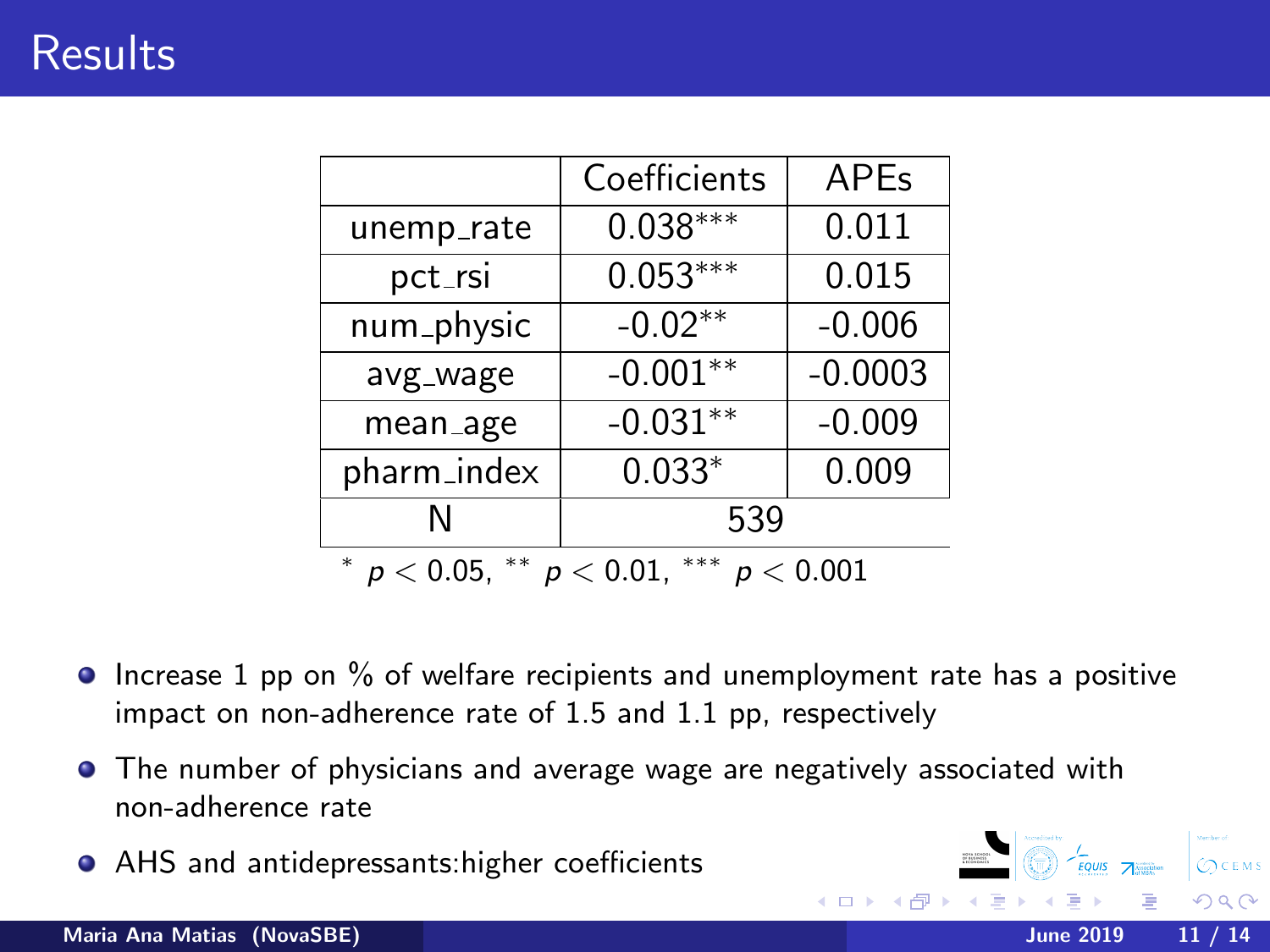- Possible explanation for the peak 2013: information system failure, more prescriptions without the presence of the patient
- Unemployed and welfare recipients: limited financial capacity
	- Unemployed have worst mental health status
	- Portugal has the highest youth unemployment rate compared to other European countries

**∢ ロ ▶ ( 印** 

/<br>EQUIS 21⊯⊞e OCEMS  $\equiv$   $\Omega$ 

- Negative relationship between youth unemployment and perceived mental health
- Welfare recipients: might be related to illiteracy (important non-adherence factor)
- Youth: forgetfulness, carelessness, and self-stigma.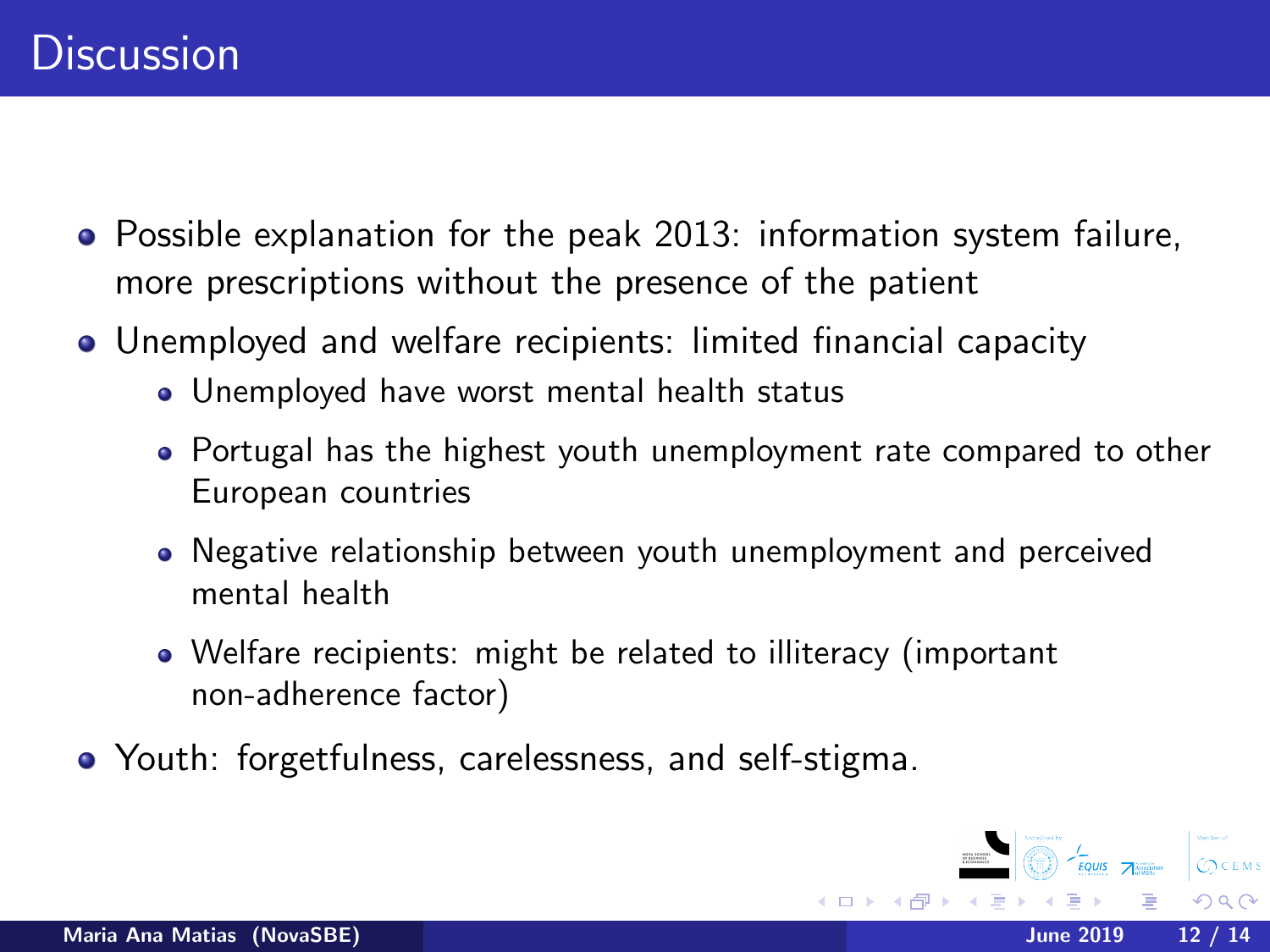- Our results are capturing the effect of adverse economic conditions on non-adherence to psychotropic medication
- Policies focusing on unemployment benefits can improve mental health status and may allow individuals to afford medication.
- **•** Integration of mental health in the benefit system
- Implementation of an additional co-payment for welfare recipients and unemployed (youth)